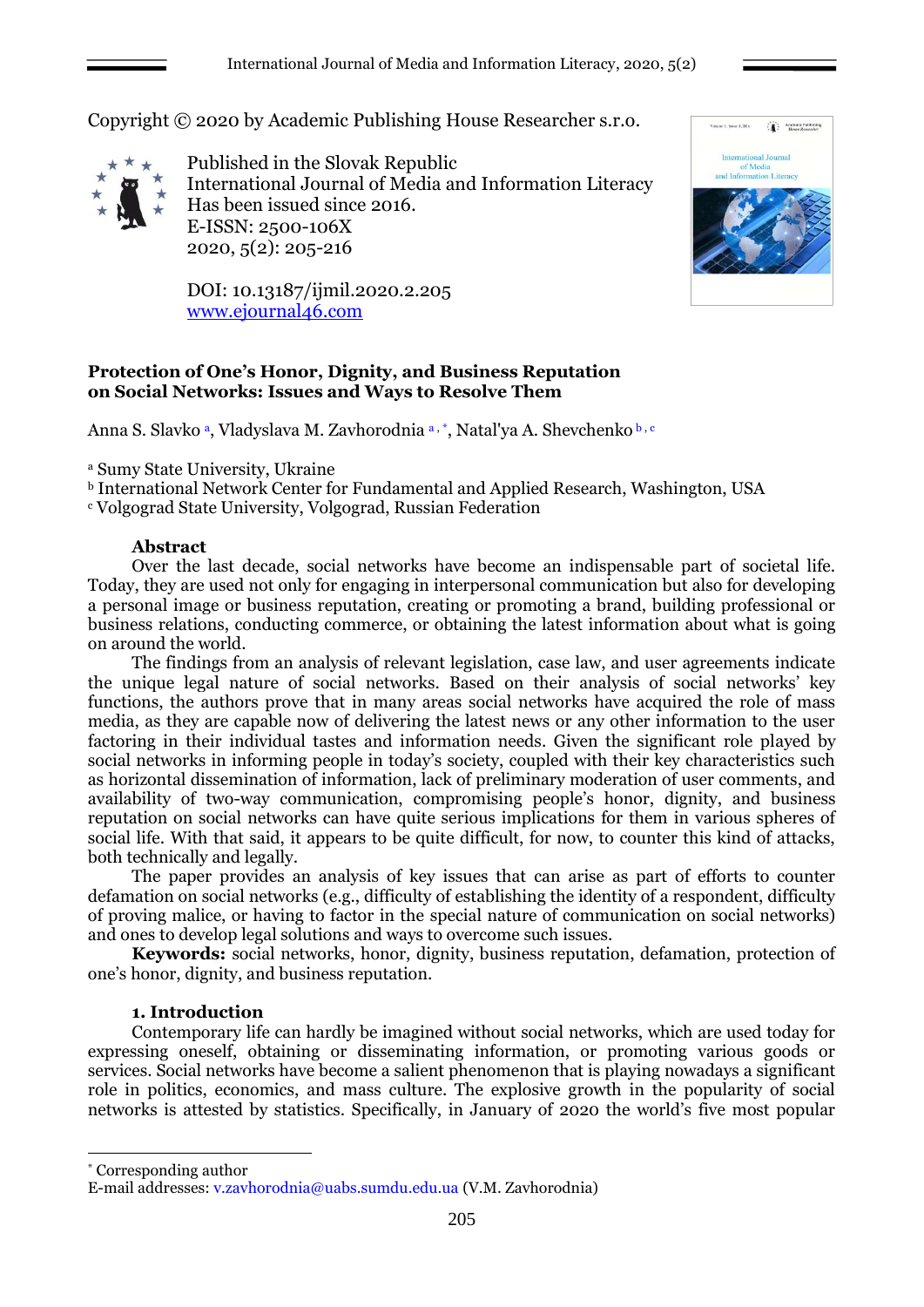social networks reached a combined audience of 8.5 billion (Most popular, 2020). To compare, in 2008 the figure was not even 500 million (Ortiz-Ospina, 2019).

That being said, the widespread use of social networks has also come with certain risks to the government and society as a whole – namely, in terms of infringement on the rights of certain individuals. Such risks include, above all, the possibility of intrusion into a person's privacy and disruption of the activity of administrative institutions by way of uncontrolled dissemination of false information. At the juncture of such threats are cases of defamation on social networks, with the phenomenon evolving rapidly in scale, unfortunately.

Disseminating false offensive information about a person or a group of people can harm their honor, dignity, and business reputation and have a negative effect on their professional and personal contacts. Defamation can not only undermine the overall level of trust within society but also shatter respect for some of the key institutions that ensure the stable operation of the social system, such as public authorities, mass media, nongovernmental organizations, and business establishments. With that said, it is worth noting that risks that can arise in conjunction with the dissemination of fake news on social networks are of special concern, as communication on them tends to be perceived as something private and information obtained this way, accordingly, as something truthful and highly credible.

Thus, defamation on social networks has certain distinctive characteristics due to which it appears to be difficult to counter it today. This paper aims to identify some of these characteristics and bring forward a set of ways to counter defamation on social networks. The study's subject is the characteristics of defamation on social networks, and its object is developing a set of ways to counter defamation on social networks using legal tools.

#### **2. Materials and methods**

Due to the relatively recent history of virtual communication, issues of protection of honor, dignity, and business reputation on social networks have not been given sufficient attention in science, legal practice, and, certainly, law in most contemporary countries. This study's theoretical basis is a set of works analyzing the key aspects of the policies pursued by various countries and international organizations (above all, the European Union and Council of Europe) in relation to social networks (Burkell et al., 2014; Obar, Wildman, 2015; Sarikakis, Winter, 2017; Vicentea, Novob, 2014).

An analysis of the terms of service and rules of conduct of several leading social networks helped gain an insight into the nature of the private-law dimension of the operation of social networks.

To achieve the study's objective, the authors explored relevant legislation and case law in the US and the EU and case law from the European Court of Human Rights. The choice of said empirical material for the analysis was governed by a number of factors. Firstly, the world's major social networks recognize the jurisdiction of the United States – as a country where the companies that run them are mainly registered. Secondly, within the framework of the Anglo-American legal family judges have the powers to render a judgment based on "common sense" and a "general notion of fairness" when there are no direct provisions of law available. Thus, it is American courts that are building nowadays most of the case law in this area, which, due to lack of adequate legal response, is becoming the guidepost for the legal qualification and evaluation of the behavior of people on social networks. The other guidepost for countries signed up to the European Convention on Human Rights (Convention, 1950) is the practice of the European Court of Human Rights, which has been recognized in all member countries of the Council of Europe as legally mandatory for the national judicial agencies.

### **3. Discussion**

Social networking sites are application systems that offer users functionalities for identity management and enable them to keep in touch with other users (Richter, Koch, 2008). The key functions of social networks include the following:

1) Content-oriented functions:

– Information and knowledge management: creating, detecting, receiving, managing, and exchanging opinions, knowledge, and information, e.g. wikis, social bookmarking, tagging, RSS, blogospheres, or special interest sites.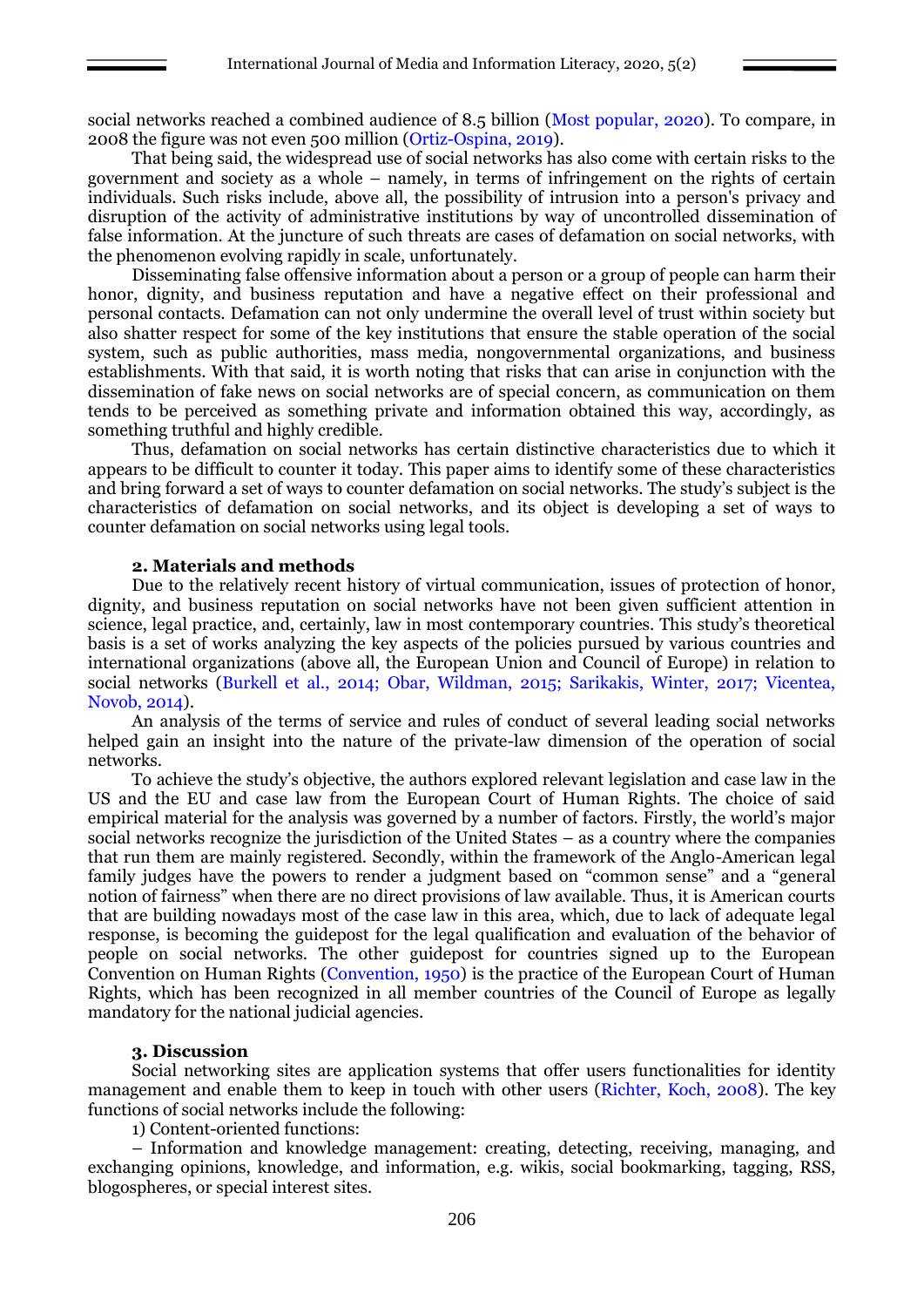– Entertainment or experiencing virtual worlds: exchanging content for the purpose of entertainment or of experiencing virtual (game) worlds, such as YouTube, certain interactive online games, etc.

2) Relationship-oriented functions:

– Relationship management: maintaining existing and establishing new relationships (e.g. on contact platforms), linking of people with similar interests, and exchanging information, e.g. special interest sites such as Myspace for musicians.

– Identity and reputation management: (selectively) presenting aspects of one's own person, e.g. on personal blogs, podcasts, etc. (Legal Basis, 2011).

In addition, social networks are increasingly becoming an area of study as a tool for electronic learning in the context of cultivation of social skills (Gersamia, Toradze, 2017) and in terms of value-based administration of law (Zavhorodnia et al., 2019).

Possessive of features such as horizontal dissemination of information, availability of instant two-way communication, creation of information "niches" (a sort of information subspaces focused on a certain thematic or ideological area), and simplicity of communication, social networks also appear to serve as today's most efficient mass medium. This fact has been substantiated by research – when it comes both to events of a global scale and to local news associated with the close circle of contacts of a user of a social network (Myers, Hamilton, 2014).

Definitely, of interest is viewing social networks as a communication tool that can be utilized by public authorities (Tappendorf, 2013). On one hand, the economic efficiency of this way to communicate is quite high, as it enables government establishments to spend less time and money on getting necessary information to, as well as targeting it for, a certain audience. On the other hand, social networks enable the public to receive necessary information from government institutions directly, without having to visit them in person, phone them, or make inquiries with them by regular mail. For example, in 2019 Ukraine's National Agency for Ensuring the Quality of Higher Education set up on the social network Facebook a special group (1) designed to inform institutions of higher learning of the accreditation requirements and procedures for accreditation of curricula and (2) oriented toward experts in the area of accreditation selected from among higher education instructors and seekers. Communication within the setting of this group helps come up promptly with solutions to issues that arise during the process of accreditation of curricula, by reference both to the stance of the National Agency and to the experience of several thousand experts concerned with accreditation examination of various specialties and disciplines. It is clear that an online community of this kind offers great potential both for an exchange of ideas and for the study of the regulatory framework for accreditation of curricula. There also occur collisions between representatives of the institutions of higher learning and experts with a negative assessment of their activity, as well as between both of these groups and the staff of the National Agency. Collisions of this kind tend to be of quite a productive nature, as, in the end, they can lead to improvements in the quality of higher education offered by Ukrainian universities. However, as ascertained by research conducted by the authors of this work, there is also the possibility of statements of an untactful nature being made concerning both public interests (e.g., the openness of information about curricula and verification of the knowledge and competencies acquired by the seeker) and private interests (e.g., the honor, dignity, and business reputation of persons involved in the accreditation process). Consequently, issues of protection of the honor and dignity of individuals engaged in communication within the segments of social networks moderated by the authorities need to be regulated too.

It is also worth noting that in recent years professional journalists have increasingly used social networks as a source for creating news and other information materials (Umrani et al., 2019). For this reason, the quality of content offered on social networks and the credibility of information disseminated over them are key components of the personal security of any user.

Researchers have yet to arrive at a clear-cut concept of what principles the government's policy on social networks is to be built upon. Specifically, there has been discussion over whether social networks are to be considered public or personal space (Burkell et al., 2014), how the government could utilize social networks (Vicentea, Novob, 2014), whether the government can (and should) regulate the activity of users of social networks (Obar, Wildman, 2015), and what the content and limits of law on privacy on social networks are to be (Sarikakis, Winter, 2017). Without resolving these issues at a conceptual level, it will hardly be possible to ensure the proper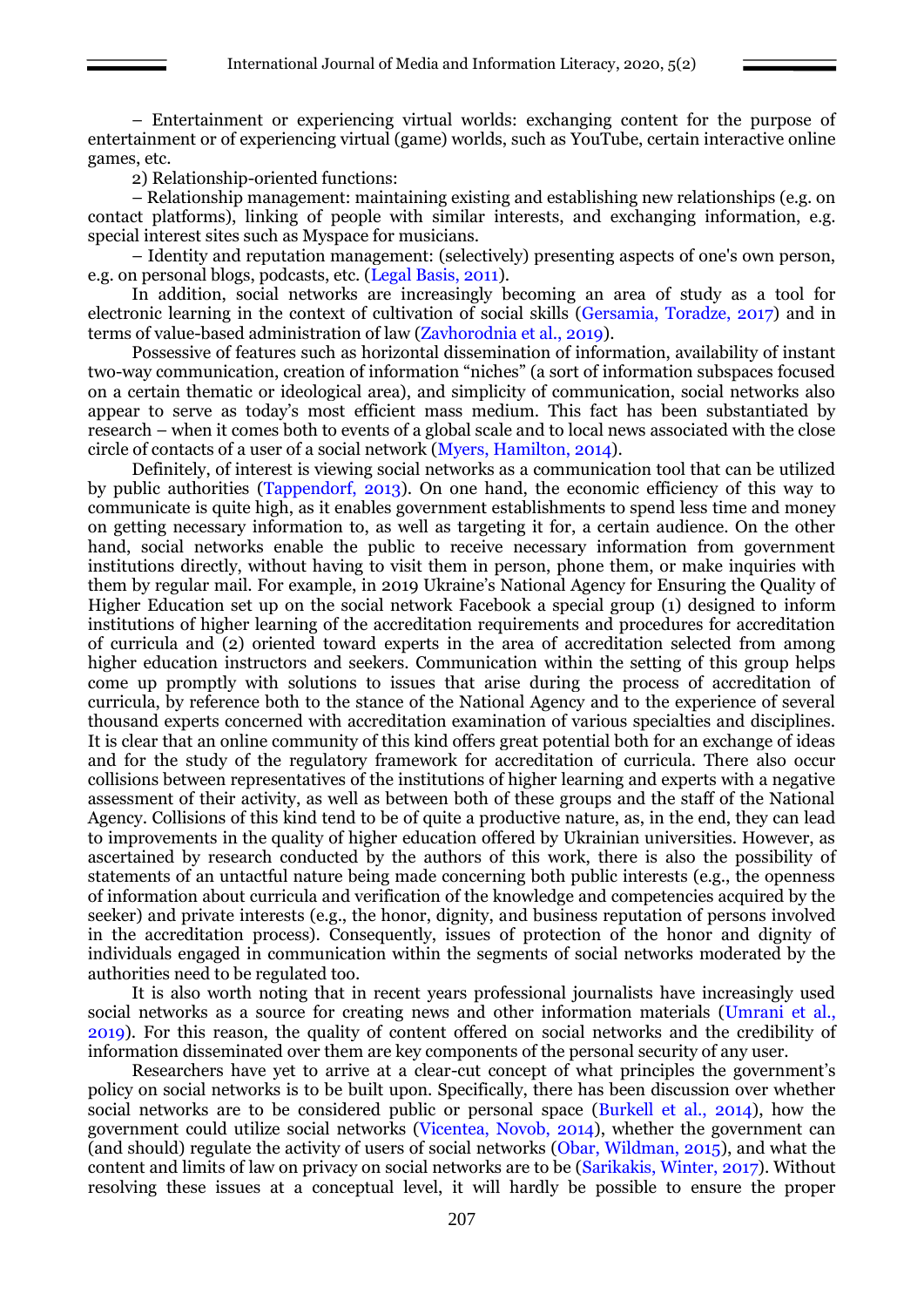protection of the rights of citizens and protection from risks associated with the dissemination on social networks of false and destructive information.

### **4. Results**

### *Social networks in the private-law dimension*

From the standpoint of private law, social networks operate based on an adhesion agreement entered into between the user and the social network company. User agreement provisions are established and modified by the company unilaterally, of which it informs the user. With that said, normally there is the presumption of the user having familiarized themselves with and given consent to the changes.

In essence, user agreements are service provision agreements, for the company enables the user to place on the site information about themselves, exchange posts and comments, express their attitude toward something using special symbols, etc. The user, in turn, agrees not to violate the rules of the community (e.g., refrain from disseminating fake information, provide their first and last names during registration, respect the copyright of other users, or refrain from hate speech). The list of obligations may vary depending on the policy of the different social networks.

For instance, in accordance with Facebook's user agreement, this social network's mission is to give people the power to build community and bring the world closer together. The services Facebook provides are subsumed under several categories. This includes the following: (1) providing a personalized experience for the user; (2) connecting the user with people and organizations that they care about; (3) empowering the user to express themselves and communicate about what matters to them; (4) helping the user discover content, products, and services that may interest them; (5) combating harmful conduct, and protecting and supporting the community; (6) using and developing advanced technologies to provide safe and functional services for everyone; (7) researching ways to make Facebook's services better; (8) providing consistent and seamless experiences across the Facebook company products; (9) enabling global access to Facebook's services (Facebook, 2019).

With that said, the user agrees to (1) provide accurate information about themselves; (2) refrain from doing anything that is unlawful, misleading, discriminatory, or fraudulent; (3) refrain from doing anything that infringes or violates someone else's rights, including their intellectual property rights; (4) refrain from uploading viruses or malicious code, or doing anything that could disable, overburden, or impair the proper working or appearance of Facebook's products; (5) refrain from accessing or collecting data from Facebook's products using automated means without the company's prior permission (Facebook, 2019).

Facebook cannot be used if (1) the person is under 13 years old (or the minimum legal age in their country to use Facebook's products); (2) the person is a convicted sex offender; (3) Facebook has previously disabled the person's account for violations of its terms or policies; (4) the person is prohibited from receiving Facebook's products, services, or software under applicable laws (Facebook, 2019). With that said, Facebook does not engage in preliminary moderation of the user's page and does not check the user for compliance with its requirements. However, the company has made provision for the possibility of complaining about offensive or inappropriate content or suspicious user profiles. Complaints of this kind are examined by the social network's local or regional offices. Subsequently, the company decides whether to exculpate the user as they did not violate the rules of the community, ban the user temporarily (for one to three days or one month), or ban the user for good. Facebook also has a special page verification function. Primarily, this is for brands or public persons, and is designed to show that the user has confirmed their identity or brand (Facebook, 2019).

The rules of the social network Twitter are relatively more liberal. For example, it does not require that you provide your real name. To use Twitter, you must be at least 13 years old, or in the case of certain services 16 years old. User names are not moderated. Moreover, protecting your anonymity is one of Twitter's top priorities. With that said, the social network assumes no responsibility for the unreliability and offensive nature of content and lets the user know upfront that any use or reliance on any content or materials posted on Twitter or obtained by the user through Twitter is at their own risk. Twitter reserves the right to remove content that violates the user agreement, including, for example, copyright or trademark violations or other intellectual property misappropriation, impersonation, unlawful conduct, or harassment (Twitter, 2020).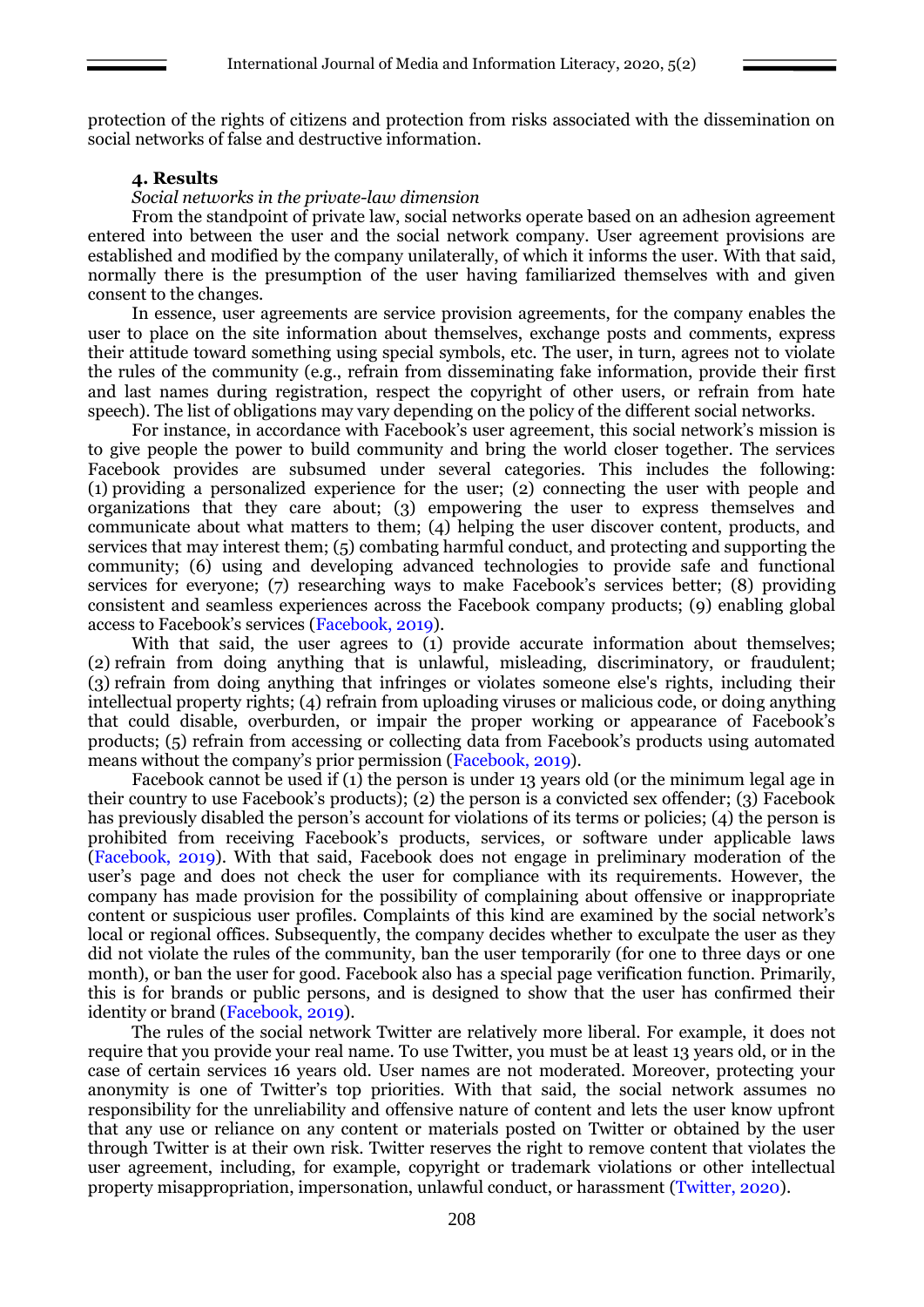Twitter may suspend or terminate your account or cease providing you with all or part of the services if it reasonably believes that (1) you have violated the terms or the Twitter rules and policies; (2) you create risk or possible legal exposure for it; (3) your account should be removed due to unlawful conduct; (4) your account should be removed due to prolonged inactivity; (5) its provision of the services to you is no longer commercially viable (Twitter, 2020).

The social network LinkedIn positions itself as a platform for establishing work contacts and presenting yourself as a professional. Pursuant to LinkedIn's user agreement, to access its services you must be the "minimum age" (16 years old) or older, have one LinkedIn account, which must be in your real name, and be not already restricted by LinkedIn from using its services (LinkedIn, 2020).

LinkedIn does not offer preliminary moderation of content and will bear no responsibility if you violate the intellectual property rights of others or post offensive content. You are not allowed to create a false identity on LinkedIn, use malicious software, disclose confidential information, and violate the intellectual property rights of others. These actions may result in unilateral termination of the agreement (LinkedIn, 2020).

Another highly popular social network – Instagram – is a product of Facebook. For this reason, its terms of use are similar to Facebook's. For its part, Instagram offers personalized opportunities to create things and communicate and promotes fostering a positive, inclusive, and safe environment. The social network promises you consistent and seamless experiences across the company products (Instagram, 2018).

To use Instagram, you must be at least 13 years old, not be prohibited from receiving any aspect of its service under applicable laws, not have previously had your account disabled for violation of law or any of its policies, not be a convicted sex offender, and not be on an applicable denied party listing (Instagram, 2018).

You are discouraged from impersonating someone you are not and providing inaccurate information over Instagram. Nevertheless, you do not have to disclose your identity on Instagram. The social network does not want you to do anything fraudulent, interfere with the intended operation of the service, collect private information, and do anything that violates someone else's rights, including intellectual property. Instagram also offers an account verification function, which mainly is intended for celebrities and brands (Instagram, 2018).

In fine, user agreements are bilateral service provision agreements. What remains a key condition of user agreements is respect for the mutual rights and obligations of social networks and users. Social networks reserve the right to determine the circle of persons to whom to provide their services and the right to terminate cooperation with users who create risks of litigation for the company and violate the rules of the community.

*Social networks in the public-law dimension*

In public law, social networks are treated in a completely different way, in terms of both functionality and legal status. While the foundations of the public-law dimension of social networks' operation are still being laid, the findings from an analysis of documents from international organizations and relevant case law indicate that there is an integrated understanding out there of social networks being information platforms with two-way communication.

It was back in 2003 that the Committee of Ministers of the Council of Europe adopted the Declaration on Freedom of Communication on the Internet, which set out such important principles as absence of prior state control, anonymity, freedom to provide services via the Internet, and limited liability of service providers for Internet content (Declaration, 2003). That being said, over the following 10 years, the Council of Europe's stance underwent a number of changes. Specifically, Recommendation CM/Rec(2012)4 of the Committee of Ministers to Member States on the Protection of Human Rights with Regard to Social Networking Services does not only highlight the benefits offered by social networks (e.g., social networks being human rights enablers and catalysts for democracy) but also warns of the risks associated with the use thereof. In particular, the document states that "the right to freedom of expression and information, as well as the right to private life and human dignity, may also be threatened on social networking services, which can also shelter discriminatory practices" (Recommendation, 2014).

The European Union prioritizes, above all, the protection of the personal data of users of social networks. In this regard, there have been adopted a number of documents dealing with the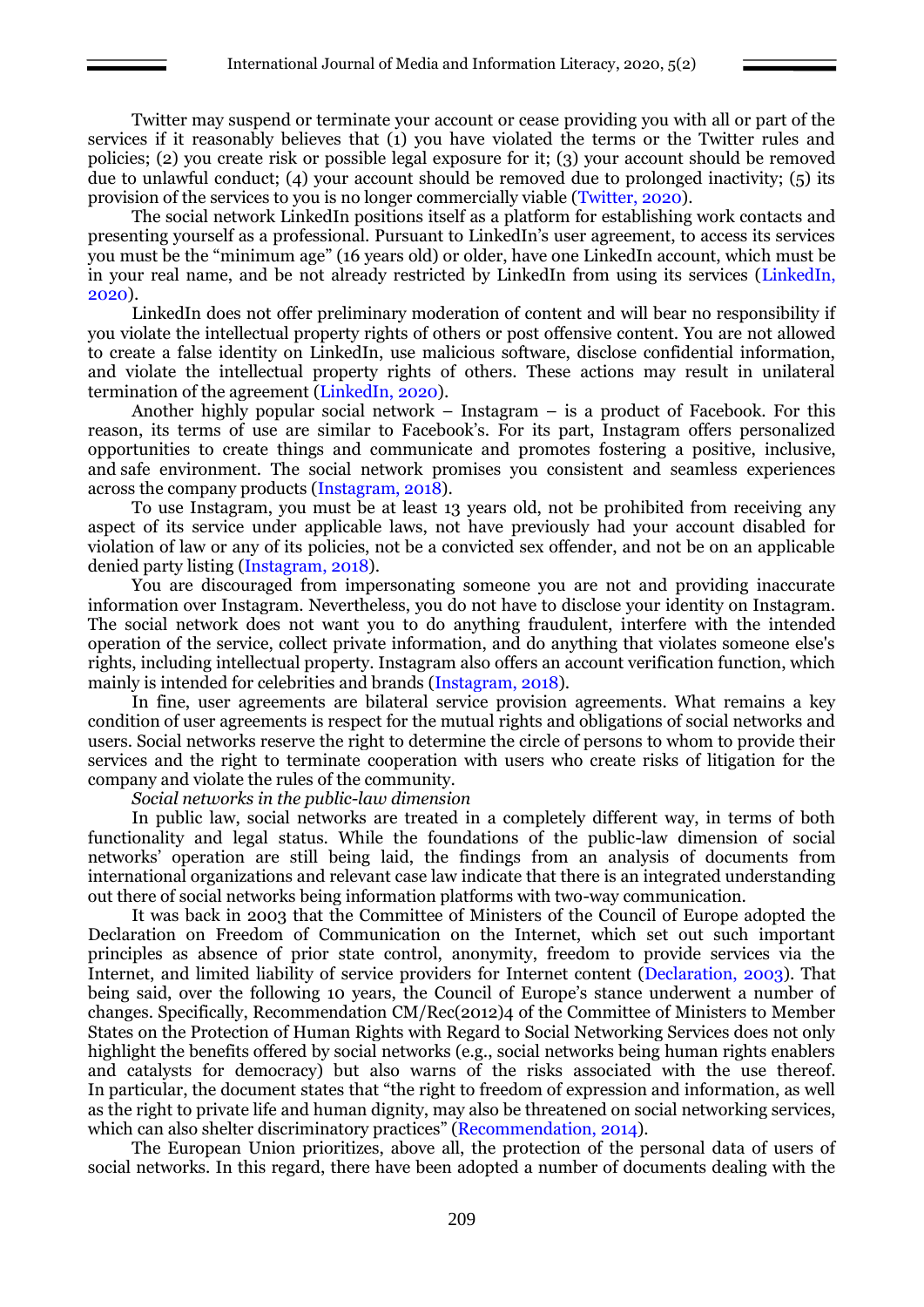protection of natural persons in relation to the processing of personal data, free movement of such data (Regulation, 2016), and protection of one's intellectual property rights (Directive, 2019).

In terms of working out policy on social networks, most nations of the world are divided into the following two camps: (1) those willing to disregard or ignore the activity of social networks and (2) those willing to finalize the rules of communication on social networks and monitor all of the content published on them. That being said, a composite version of the relationship between the state and social networks implies cooperation and co-regulation, with the government as a whole and particular members thereof communicating with citizens via social networks and perceiving the behavior of users on the Internet as real actions. Thus, users of social networks will bear legal responsibility for personal data theft, fraud, offensive statements, infringement of one's intellectual property rights, and other wrong deeds committed over the Internet.

Furthermore, social networks are viewed as one of the most significant tools for communication. Of interest in this context is the Packingham v. North Carolina case, one of the first trials to help give a legal assessment of social networks' role, which was argued during the October 2016 term of the U.S. Supreme Court. The legislation of the state of North Carolina used to prohibit registered sex offenders from accessing social networking websites that permit minor children to become members. Based on data from the Court, the state had persecuted more than 1,000 people for violating that law, including the petitioner, Lester Packingham, who was convicted for maintaining a Facebook page in violation of the statute. Having invoked the First Amendment to the US Constitution, Court held that "a fundamental principle of the First Amendment is that all persons have access to places where they can speak and listen, and then, after reflection, speak and listen once more." The Court described cyberspace as the most important forum for the exchange of ideas, with social networks offering "relatively unlimited, low-cost capacity for communication of all kinds" (Packingham v. North Carolina, 2017).

On July 11, 2017, the Knight Institute filed a lawsuit in the US District Court for the Southern District of New York against President Trump and his aides for blocking seven people from the @realDonaldTrump Twitter account based on their criticism of his presidency and policies. This lawsuit resulted in the case of Knight Institute v. Trump.

The lawsuit maintained that the @realDonaldTrump account is a "public forum" under the First Amendment, from which the government may not exclude people based simply on their views. According to the plaintiffs, President Trump established his account, with the handle @realDonaldTrump, in March of 2009. From that time and until January of 2017, when his inauguration took place, no one was in a position to dictate to the user how to run his private account. However, as soon as Donald Trump officially became President, his account turned into a public forum for First Amendment purposes. The plaintiffs insisted that the public presentation of the Account and the webpage associated with it bear all the trappings of an official, state‐run account. On top of that, Trump uses the account to announce "matters related to official government business," including high‐level White House and cabinet‐level staff changes, as well as changes to major national policies. Finally, the plaintiffs noted that the National Archives, the government agency responsible for maintaining the government's records, had concluded the President's tweets to be official records (Knight Institute v. Trump, 2018).

The US District Court for the Southern District of New York found that the "interactive space" in the account is a public forum and that the exclusion from that space was unconstitutional viewpoint discrimination. The US Court of Appeals for the Second Circuit affirmed the district court's holding that President Trump's practice of blocking critics from his Twitter account violates the First Amendment (Knight Institute v. Trump, 2018). On August 23, 2019, the government filed a petition for rehearing en banc.

However, the public forum rule applies to not only the president and other top federal officials. For instance, in its decision in the case of Davison v. Randall, the court affirmed that public officials' social media accounts can be "public forums" under the First Amendment. The lawsuit was brought by Brian Davison, a Virginia resident who was temporarily blocked from the official Facebook page of Phyllis J. Randall, the chair of the Loudoun County Board of Supervisors. The lawsuit maintained that Randall's Facebook page is a "public forum" under the First Amendment, and that Randall may not exclude people from it based on their views. A panel of the Fourth Circuit unanimously held that the "interactive component" of a local government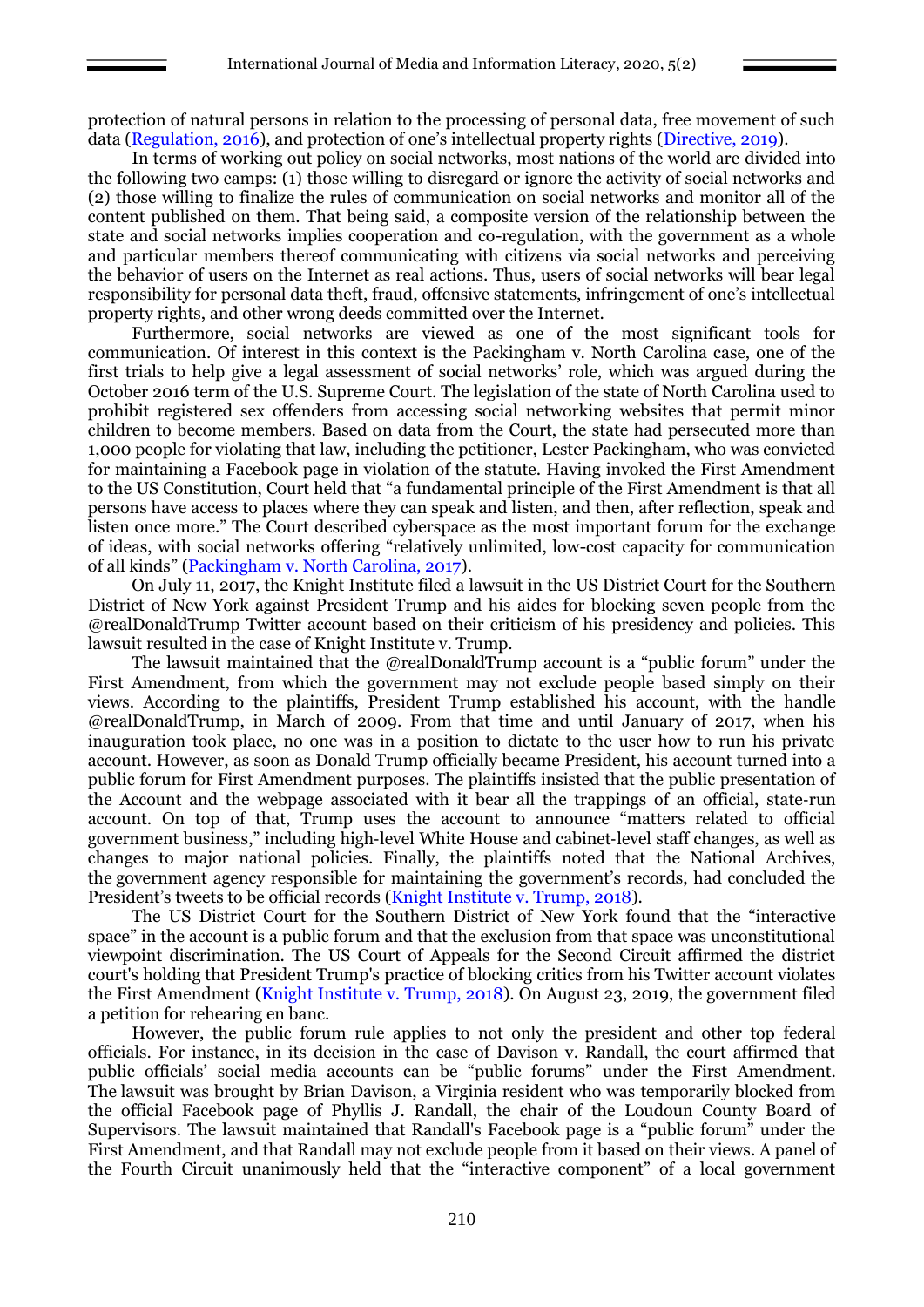official's Facebook page constituted a public forum and that the official engaged in unconstitutional viewpoint discrimination by banning Davison from that forum. The court suggested that blocking critical comments about government officials is a substantial form of discrimination from the perspective of the First Amendment. The US Court of Appeals for the Fourth Circuit affirmed the decision, with the defendant's cross-claim failing (Davison v. Randall, 2019). Thus, from the perspective of US public law, a portion of accounts on social networks (i.e., those belonging to public officials) are public forums to which access cannot be restricted.

Note that, while the pages of users who are not a public official are not viewed as a "public forum", they possess the same functionality in terms of disseminating information. Accordingly, "regular" users can independently set their desired level of accessibility of their content in making it available to other users for viewing and commenting on. The possibility of easily disseminating any information among a large group of people makes social networks look like an online mass medium. That being said, users of social networks are not bound by professional ethics requirements and often do not suspect that they can bear responsibility for what they say online.

Thus, when it comes to the pages (accounts) of users of social networks from the perspective of public law, they are to be regarded as either a "public forum", i.e. a platform for the exchange of ideas, including between the government and citizens, or a quasi-mass medium that disseminates information for an unlimited number of people.

#### *Defamation*

The term 'defamation' comes from the Middle English 'diffamacioun' ('disgrace', 'dishonor', or 'ill repute'), which is derived from the Latin 'diffamare' ('to spread abroad by ill report' or 'to make a scandal of'). While it is common in the US and certain countries of Western Europe, the concept is not very common in the legislation of most post-Soviet states (Shatiryan, 2014). These nations tend to prefer the cumbrous 'demean one's honor, dignity, and business reputation' to 'defame one'. For the most part, the lawmaker treats defamation as a tort, with a focus on protecting one's honor, dignity, and business reputation by way of court action.

The above is perfectly in line with the standards of the Council of Europe captured in Resolution No. 1577 (2007), 'Towards Decriminalisation of Defamation'. The document states that, while "freedom of expression is not unlimited", "statements or allegations which are made in the public interest, even if they prove to be inaccurate, should not be punishable provided that they were made without knowledge of their inaccuracy, without intention to cause harm, and their truthfulness was checked with proper diligence" (Resolution 1577). A similar conclusion has been reached by the United Nations Human Rights Committee, whose Article 19 ('Freedoms of Opinion and Expression') of General Comment No. 34 states that "consideration should be given to avoiding penalizing or otherwise rendering unlawful untrue statements that have been published in error but without malice" (General comment, 2011).

While different legal systems treat the structure of defamatory wrongdoing slightly differently, the common focus is on how to deal with the dissemination of false information about a person or a group of individuals and the offensive, degrading nature of such information.

For instance, in the US making truthful information (whose veracity can be proven in a court of law) public is not considered defamation. Defamation is construed as consciously injuring a person's reputation by "false and malicious statements" (Black's Law Dictionary). With that said, false information about a person can be disseminated either orally (e.g., during a public argument, a discussion between the victim and a third party, or a face-to-face or phone conversation) or in written form (e.g., via articles in mass media, messages on social networks, letters, or leaflets). In the current climate of the rapid development of digital technology and growth in the popularity of social networks, one is witnessing the second type of defamation becoming increasingly common.

The key components of judicature related to defamation include proving the falseness of the information, proving the consciousness of the falseness of the information, and establishing the size of moral damage inflicted on the petitioner. The size of the compensation the petitioner may be entitled to will depend on the degree to which the information is offensive and how wide the circle of people who have had access to it is.

In some cases, laws on defamation, often in the form of provisions on "calumny", are used to compensate for moral damage without taking account of the fact that in a democratic society a person's notions of their own honor and dignity ought to be juxtaposed with the right of others to freely express their views. The national legislation of most European nations provides parameters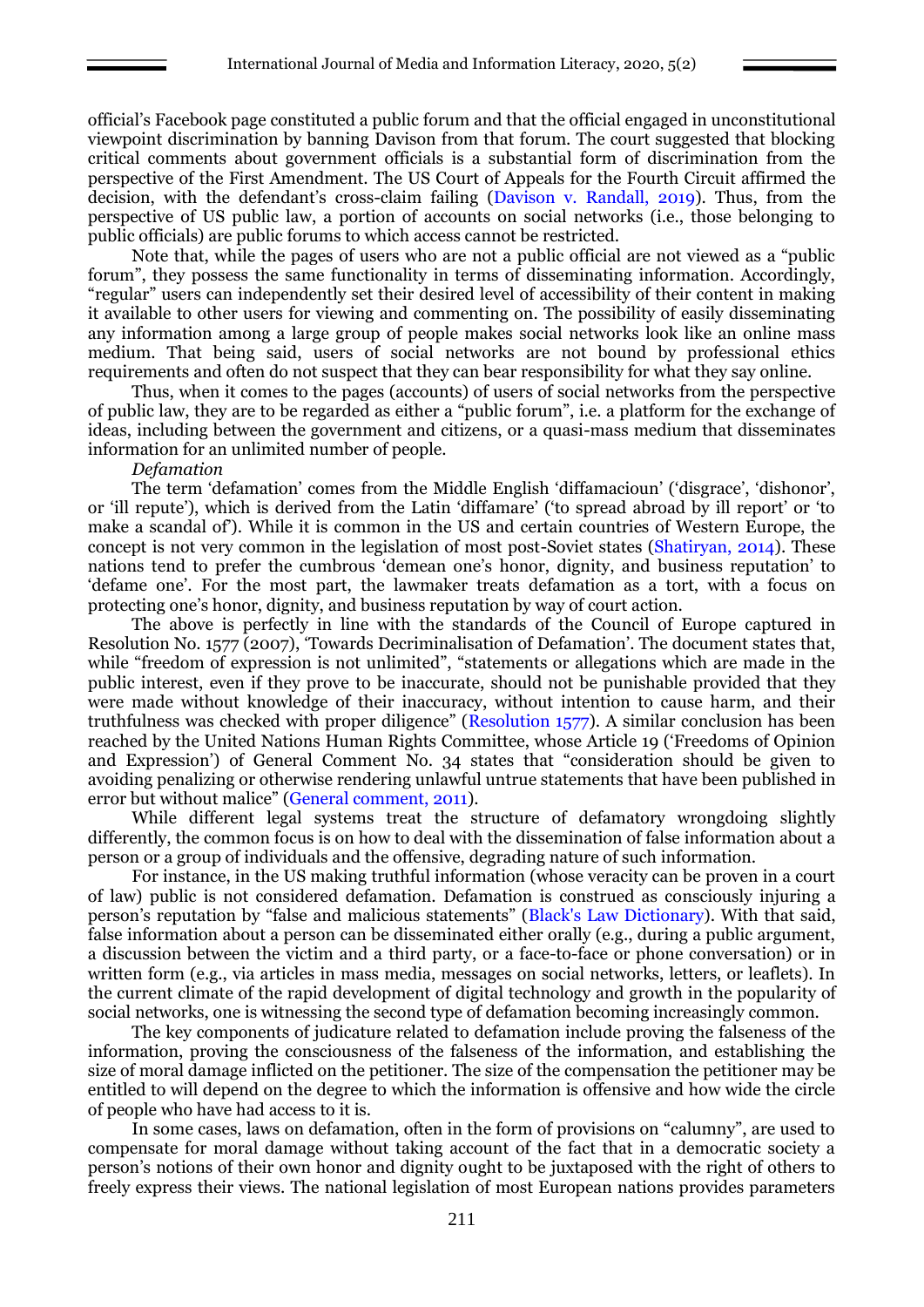for the "offensive actions and statements" of and exposes to potential legal liability a person who has insulted a public official or a judge. However, practices of this kind are not always recognized as justified. For example, in the case of Lingens v. Austria the European Court of Human Rights suggested that, while the press may not overstep its boundaries, including the protection of the reputation of others, the limits of acceptable criticism by the press are wider as regards a politician as such than as regards a private individual. In addition, the Court suggested that a careful distinction is to be made between facts and value judgments/opinions (Lingens v. Austria, 1986).

In the case of De Haes and Gijsels v. Belgium, the European Court asserted that, while the comments made by the applicants (an editor and a journalist) were, without doubt, severely critical, they, nevertheless, appeared "proportionate to the stir and indignation caused by the matters alleged in their articles." As for the applicants' polemical and even aggressive tone, it was stated that it must be remembered that Article 10 of the European Convention on Human Rights "protects not only the substance of the ideas and information expressed but also the form in which they are conveyed" (De Haes and Gijsels v. Belgium, 1997). Thus, the European Court indirectly acknowledged that Belgium's legislation on defamation is overly punitive toward people who disseminate information.

#### *Defamation on social networks*

When information that discredits one's honor, dignity, and business reputation is disseminated over the Internet and social networks, the courts and petitioners may face a number of difficulties that make it highly complicated to protect the petitioner's rights.

Firstly, there is the issue of identifying the person who disseminated false information about the petitioner, i.e. the respondent. As already mentioned above, not all social networks require that you specify your real name when registering the account. Even social networks that do have this requirement (e.g., Facebook and LinkedIn) cannot always guarantee that a certain name, last name, or photo belongs to a real person. While moderators at social networks do have to react to user complaints regarding fake accounts from other users, they rarely conduct checks of their own accord. In the event of numerous complaints about an account, moderators may ask for electronic copies of documents that can confirm the person's identity. Social networks such as Twitter and Instagram do not require that the user's display name match their real name, and even consider ensuring user anonymity to be their priority.

There can be a little more confidence about the respondent's identity in a defamation case when the account is verified (e.g., on Facebook and Twitter this is indicated by a blue tick beside the username). However, in such cases the user is still in a position to deny their personal engagement in disseminating a piece of information. For instance, there have been many cases of users claiming that their account was hacked or stolen, for which reason they could not be held responsible for defamation.

Quite often, offensive information is disseminated from an anonymous account or within an anonymous group. For example, in the case of Layshock v. Hermitage School District a high school student used his grandmother's computer to create a fake profile on the social network MySpace, using for that the name of the school's principal and a photo of the latter, which he copied from the school district's website. The vulgar parody linked the principal to drugs, alcohol, and prostitutes. Justin afforded access to the profile to other students in the District by listing them as "friends" on the MySpace website, thus allowing them to view the profile. Subsequently, a few more similar profiles of the principal were posted, each more vulgar and more offensive than Justin's. Their authors were never found. As a result, school district officials ordered disciplinary actions against the student. To challenge this, Justin's parents went to court. The court acknowledged that the District's punishment violated Justin's First Amendment rights of expression. The decision was affirmed by the court of appeals (Layshock v. Hermitage, 2010).

In investigating punishable offences, the police may try identifying you by your IP address or confiscating your hard drive or telephone, but these measures are often inaccessible to the petitioner during the litigation. What is also obvious is the fact that social networks possess more information about their users than what is provided on their page. For example, a social network knows your email address, phone number, IP address, geotagging data, and much more information that can be used for identification purposes. While this information can be requested by a pre-trial investigation authority in investigating an offence, it is almost never disclosed to private individuals.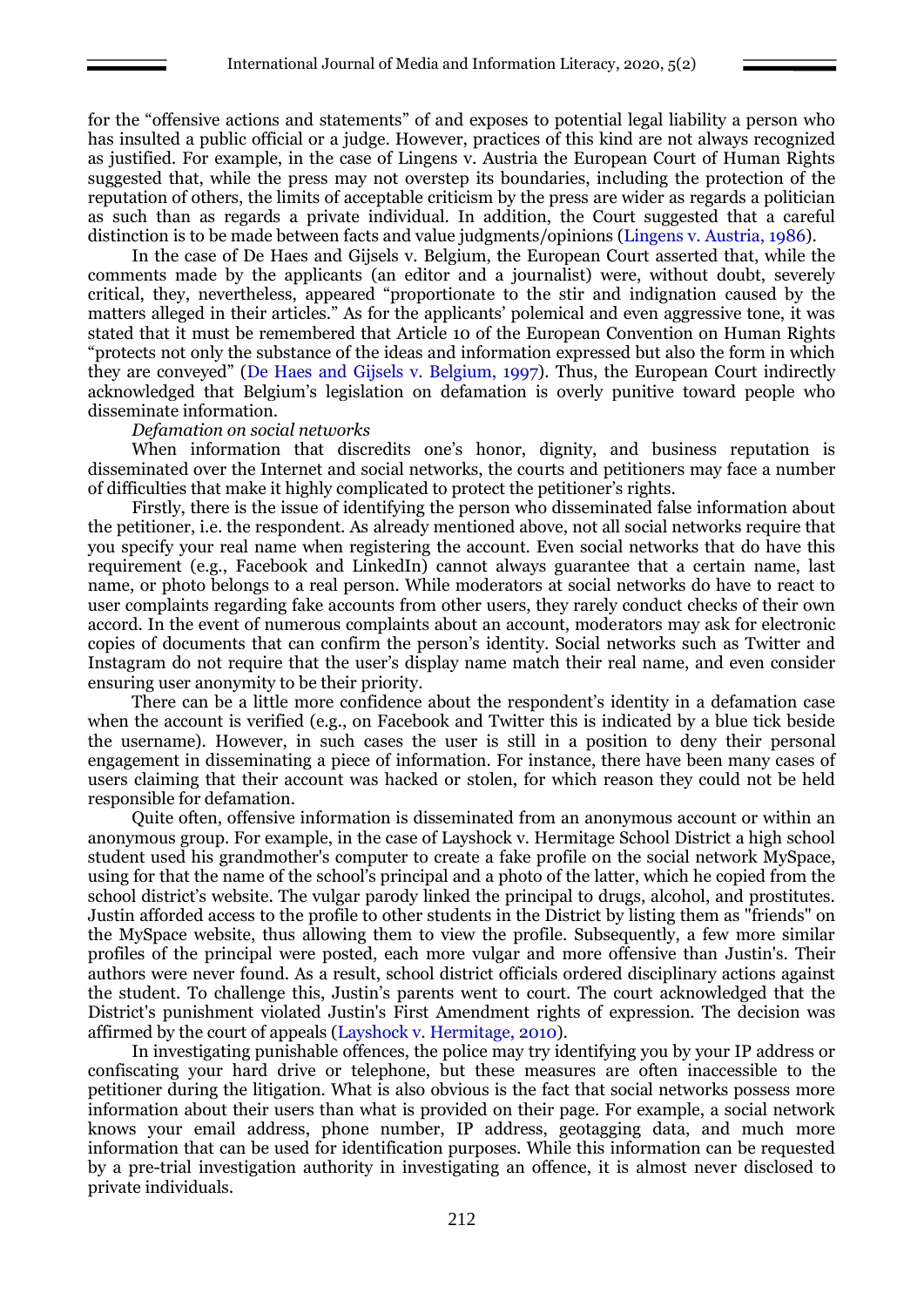The authors are of the view that possible solutions to this problem are to seize the means of accessing the user's profile by way of provisional remedy and to conduct a linguistic examination in order to determine who the author of the defamatory statements is. In addition, to confirm that it is the respondent's account, it may help to request information on the user's profile from the social network's administration. A significant factor that may hinder the efficient handling of cases on defamation on social networks is Section 230 of the US Communications Decency Act, which provides immunity from liability for providers and users of an interactive computer service who publish information provided by others (U.S. Code § 230). It may be argued that such immunity should not be of an absolute nature. It will be recalled that most social networks' user agreements entitle the user to complain about content that violates the rules of the social network. A person who has become the victim of defamation can make a complaint about the corresponding content to the moderator. In the event this content has not been removed although the user who posted it has been warned of a violation of the social network's terms of use, it may help to have the social network's administration joined as a co-respondent to the petition.

The second difficulty in prosecuting cases related to defamation on social networks is associated with proving the consciousness of the falseness of the information.

As already mentioned above, users of social networks who are not public officials are not bound by rigorous standards of conduct on social networks. In addition, they are immune to the rules of professional ethics, unlike journalists for instance. Thus, it is acceptable that they make value judgments, emotional statements, assumptions, etc., as long as that does not violate the required standards of conduct in a community.

Of interest in this context is the case of Gordon & Holmes v. Love. Specifically, celebrity Courtney Love, the widow of former Nirvana lead singer Kurt Cobain, accused her former attorney Rhonda Holmes of bribery. In a series of messages on Twitter, she claimed that her attorneys had been bribed and hinted at their ties to organized crime. Holmes filed a lawsuit in the Superior Court of Los Angeles County, seeking punitive damages for libel. According to the plaintiffs, Love's public comments could "cause irreparable damage" to their business, name, and reputation. The respondent's representatives argued that communication on social networks is very much like realworld communication, so users may sometimes make emotional statements. Since Love's comments did not contain any indication that she had checked the information communicated, it was not possible to apply to them the same standards as those applied to, say, what is published in the media. As a result, the court ruled in favor of Courtney Love based on the petitioner's inability to prove that the respondent had known that her statements were libelous (Gordon & Holmes v. Love, 2016).

The courts tend to assess statements a little differently when a respondent's actions may be qualified as bullying or harassment on social networks. Of interest in this context is the case of Kowalski v. Berkeley County Schools. Specifically, a senior high school student created and posted a MySpace.com webpage called 'S.A.S.H.' ("students against sluts herpes"), dedicated to ridiculing a fellow student as someone with a sexually transmitted disease. For instance, the group uploaded a picture of a female fellow student with red dots drawn on her face to simulate herpes. School administrators received a complaint from several students about this. The victim and her parents filed a harassment complaint with the school's administration. After an investigation of the site and interviews with Ms. Kowalski, the administration concluded that she had created a "hate website" which was a direct violation of the school's policy against "harassment, bullying, and intimidation." The school then punished her with a five-day suspension from school and a 90-day "social suspension" prohibiting her attendance from school events. Kowalski's parents appealed the decision in court, contending that it violated her free speech and due process rights under the First and Fourteenth Amendments. However, both the district court and the court of appeals supported the decision of the school's administration, even though the student's expression took place off campus and outside school hours. According to the district court, the school's administration was authorized to punish Kowalski because her webpage was "created for the purpose of inviting others to indulge in disruptive and hateful conduct," which caused an "in-school disruption" (Kowalski v. Berkeley, 2011).

Thus, proving the consciousness of the falseness of the information is an extremely complex process, just like proving any other component of the subjective side of a wrongdoing. The possible types of evidence include testimony from witnesses pointing to the respondent's intent to commit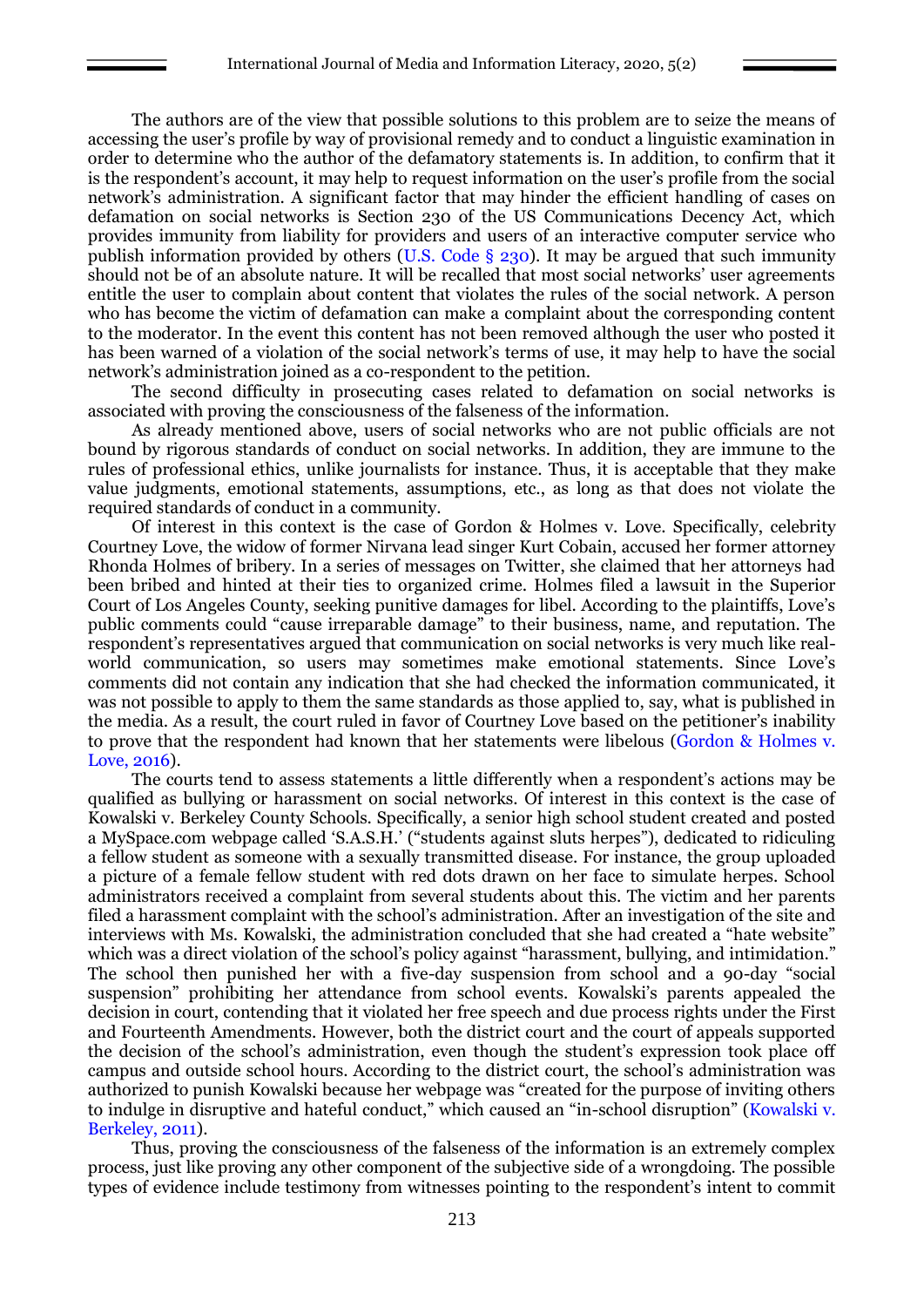the crime, the respondent's past statements and behavior, and even the Web search history on their computer if it is pertinent to the case.

Finally, the third major difficulty is associated with assessing symbols, hashtags, emoji, and other elements of communication on social networks. Communication on social media abounds with all kinds of symbols. The most common of them are emoji, hashtags, and special abbreviations. In addition, communication on social media typically involves the use of metaphors, allegories, and sarcasm. Quite often, because of this, messages are perceived in diametrically different way, which afterwards can be a problem for a court hearing a defamation case (Pelletier, 2016). Of interest in this context is the McAlpine v Bercow case. Specifically, a report broadcast on TV linked an unnamed "senior Conservative" politician to paedophilia claims. Shortly afterwards, the defendant, Sally Bercow, who herself had a high public and media profile at the time, wrote on her Twitter page 'Why is Lord McAlpine trending?', following this with an 'innocent face' emoji. After the allegations against McAlpine proved to be unfounded, the peer threatened Bercow with legal action for libel. As "innocent" as the defendant's tweet seemed on the outside, the court took account of the context.

Specifically, the court stated the following: "People who are not familiar with Twitter may not understand the words 'trending' and 'innocent face'. But users of Twitter would understand. The Twitter website has a screen with a box headed 'Trends'. It lists names of individuals and other topics. Twitter explains that this list is generated by an algorithm which 'identifies topics that are immediately popular, rather than topics that have been popular for a while or on a daily basis, to help you discover the hottest emerging topics of discussion on Twitter that matter most to you. You can choose to see Trends that are tailored for you…'" (Lord McAlpine…).

The court then noted that it is "common ground between the parties that the words 'innocent face' are to be read like a stage direction, or an emoticon (a type of symbol commonly used in a text message or e-mail). Readers are to imagine that they can see the Defendant's face as she asks the question in the tweet. The words direct the reader to imagine that the expression on her face is one of innocence, that is an expression which purports to indicate (sincerely, on the Defendant's case, but insincerely or ironically on the Claimant's case) that she does not know the answer to her question" (Lord McAlpine, 2013).

The court factored in the prevalence of sarcasm on social media and noted that the tweet meant, in its natural and ordinary defamatory meaning, that Lord McAlpine was "a paedophile who was guilty of sexually abusing boys living in care" and that in the alternative it would be found that the tweet bore an innuendo meaning to the same effect (Lord McAlpine, 2013).

Thus, the courts are faced with the objective of assessing the context in which the communication was taking place as thoroughly as possible. In addition, they must take into account the use of technical capabilities such as hashtags, emoji, or reactions that can influence the user's perception of the content. This objective appears to be the hardest to achieve in countries following the Romano-Germanic law tradition, where the judge does not enjoy as broad discretion and cannot invoke "common sense" as freely as in the US and the UK.

### **5. Conclusion**

Social networks are systems that are used today for engaging in interpersonal communication, building relations, and disseminating information. They are also used widely nowadays for advertising purposes, selling goods and services, and creating a "personal brand". Today, increasingly more people are building their picture of the world based on social networks, with many residing in so-called "filter bubbles", niched information spaces that encompass certain information flows but are isolated from others. For this reason, defamation on social networks comes with multiple risks. The special nature of defamation on social networks makes it a lot harder to counter it compared with slander or dissemination of knowingly false information via traditional mass media. This paper has discussed issues in countering defamation on social networks such as difficulty of establishing the identity of a respondent, difficulty of proving malice, and having to take into account the various additional means of communicating on social networks (e.g., emoji and hashtags). Existing statutes and case law, both within specific countries and internationally (e.g., case law from the European Court of Human Rights), provide only certain critically significant points of departure for ensuring the protection of the rights of people who use social networks. It is without question that there is currently a need for thorough research, in terms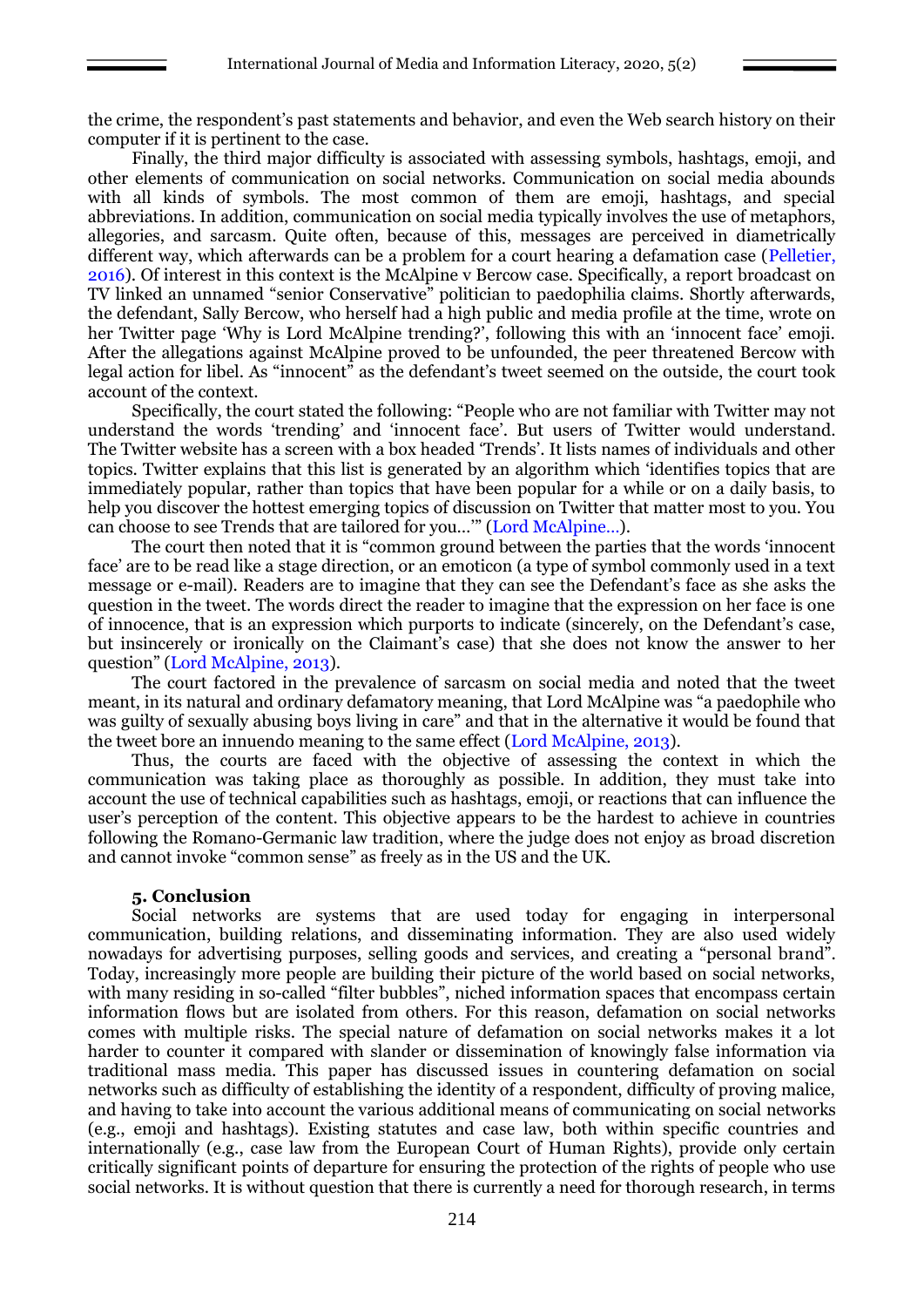of both the scholarly and law-application aspects, into criteria for the legal qualification of the behavior of users of social networks in various contexts (e.g., suppression of defamation, protection of privacy, and protection of intellectual property rights).

### **References**

Black's Law Dictionary – What is defamation? Black's Law Dictionary. [Electronic resource]. URL: https://thelawdictionary.org/defamation/

Burkell et al., 2014 – *Burkell, J., Fortier, A., Wong, L. (Lola) Y.C., Simpson, J.L.* (2014). Facebook: public space, or private space? *Information, Communication & Society.* 17: 974-985.

Convention, 1950 – Convention for the Protection of Human Rights and Fundamental Freedoms Rome, 4.XI.1950. Strasbourg cedex [Electronic resource]. URL: https://www.echr .coe.int/Documents/Convention\_ENG.pdf

Davison v. Randall, 2019 – Case of Davison v. Randall / Justia United States Law (2019). [Electronic resource]. URL: https://law.justia.com/cases/federal/appellate-courts/ca4/17-2002/ 17-2002-2019-01-07.html

De Haes and Gijsels v. Belgium, 2017 – Case of De Haes and Gijsels v. Belgium / European Court of Human Rights HUDOC.p (1997). [Electronic resource]. URL: http://hudoc.echr.coe.int/eng?i=001-58015

Declaration, 2003 – Declaration on freedom of communication on the Internet, adopted by the Committee of Ministers on 28 May 2003 at the 840th meeting of the Ministers' Deputies / Organization of Security and Co-operation in Europe [Electronic resource]. URL: https://www.osce.org/fom/31507?download=true

Directive, 2019 – Directive (EU) 2019/790 of the European Parliament and of the Council of 17 April 2019 on copyright and related rights in the Digital Single Market and amending Directives 96/9/EC and 2001/29/EC / EUR-Lex. Law [Electronic resource]. URL: https://eurlex.europa.eu/legal-content/EN/TXT/?qid=1586949061989&uri=CELEX:32019L0790

Facebook, 2019 – Facebook Terms of Service (2019). [Electronic resource]. URL: https://www.facebook.com/legal/terms

General comment, 2011 – General comment no. 34, Article 19, Freedoms of opinion and expression / UN Human Rights Committee (HRC), 12 September 2011. CCPR/C/GC/34 [Electronic resource]. URL: https://www.refworld.org/docid/4ed34b562.html

Gersamia, Toradze, 2017 – *Gersamia, M., Toradze, M.* (2017) Communication Function of Social Networks in Media Education: The Case of Georgia. *Athens Journal of Mass Media and Communications.* 3: 195-206.

Gordon & Holmes v. Love, 2016 – Case of Gordon & Holmes v. Love / Casetext (2016). [Electronic resource]. URL: https://casetext.com/case/holmes-v-love

Instagram, 2018 – Terms of Use in Instagram (2018). [Electronic resource]. URL: https://www.facebook.com/help/instagram/581066165581870

Knight Institute v. Trump, 2018 – Case of Knight Institute v. Trump. Justia United States Law (2018). [Electronic resource]. URL: https://cases.justia.com/federal/appellate-courts/ca2/18- 1691/18-1691-2019-07-09.pdf?ts=1562682609

Kowalski v. Berkeley, 2011 – Case of Kowalski v. Berkeley County Schools / Casetext (2011). [Electronic resource]. URL: https://casetext.com/case/kowalski-v-berkeley-county-sch

Layshock v. Hermitage, 2010 – Case of Layshock v. Hermitage School District / Casetext (2010). [Electronic resource]. URL: https://casetext.com/case/layshock-v-hermitage-school-dist-3

Legal Basis, 2011 – Legal Basis for Social Media Report of the Federal Council in Fulfilment of the Amherd Postulate (2011) [Electronic resource]. URL: https://www.bakom.admin.ch/ dam/bakom/en/dokumente/2013/10/rechtliche\_basisfuersocialmediaberichtdesbundesrates.pdf. download.pdf/legal\_basis\_for\_socialmediareportofthefederalcouncil.pdf

Lingens v. Austria, 1986 – Case of Lingens v. Austria / European Court of Human Rights HUDOC (1986). [Electronic resource]. URL: http://hudoc.echr.coe.int/eng?i=001-57523

LinkedIn, 2020 – User agreement of LinkedIn [Electronic resource]. URL: https://www.linkedin.com/legal/user-agreement?\_l=ru\_RU#dos

Lord McAlpine, 2013 – Case of the Lord McAlpine of West Green Claimant v. Sally Bercow / Courts and Tribunals Judiciary (2013). [Electronic resource]. URL: judiciary.uk/wpcontent/uploads/JCO/Documents/Judgments/mcalpine-bercow-judgment-24052013.pdf